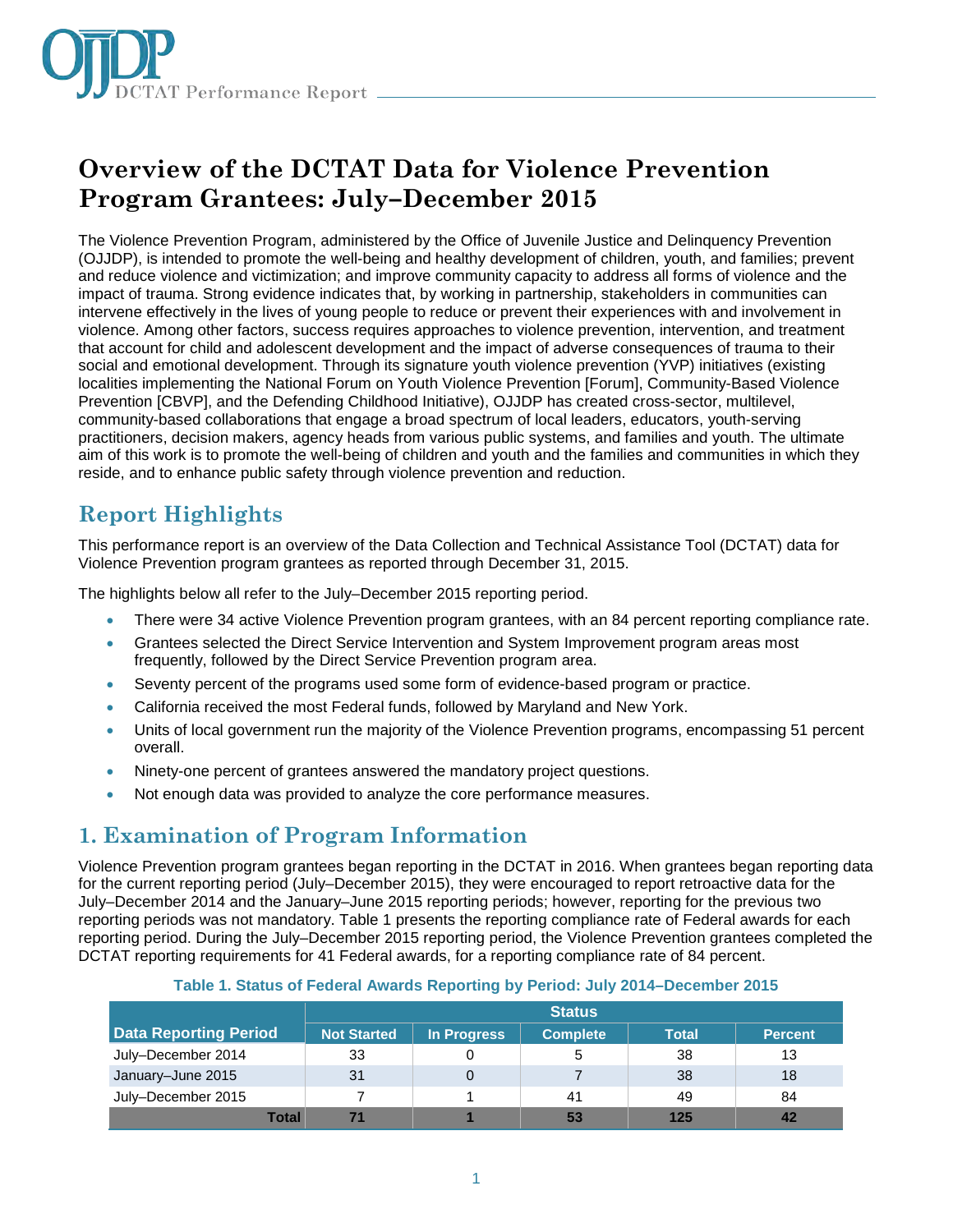Figure 1 shows the total number of active Violence Prevention grantees by state ( $N = 34$ ). California had the most Violence Prevention grantees during the reporting period.





Table 2 presents aggregate demographic data for July 2014–December 2015 and the number of grantees expected to serve each population per Federal grant.<sup>1</sup> Targeted services include any services or approaches specifically designed to meet the needs of the population (e.g., gender-specific, culturally based, developmentally appropriate services).

Grantees only have to report target population information once in the DCTAT. However, grantees may update their target population to best fit their program during the life of the award. Because of the nature of the reporting requirement, the target population number is steady throughout each reporting period. The slight variation in numbers between each reporting period is caused by the number of active or inactive Federal awards during the reporting period or by additional services that grantees may have added to their programs.

|                                               | <b>Number of Grantees Serving Group During Reporting Period</b> |                   |                    |  |  |  |  |
|-----------------------------------------------|-----------------------------------------------------------------|-------------------|--------------------|--|--|--|--|
| <b>Population</b>                             | July-December 2014                                              | January-June 2015 | July-December 2015 |  |  |  |  |
| <b>Race/Ethnicity</b>                         |                                                                 |                   |                    |  |  |  |  |
| American Indian/Alaska Native                 | 8                                                               | 8                 | 9                  |  |  |  |  |
| Asian                                         | 9                                                               | 9                 | 9                  |  |  |  |  |
| Black/African American                        | 23                                                              | 23                | 24                 |  |  |  |  |
| Caucasian/Non-Latino                          | 0                                                               | $\Omega$          | 0                  |  |  |  |  |
| Hispanic or Latino (of Any Race)              | 16                                                              | 16                | 17                 |  |  |  |  |
| Native Hawaiian and Other Pacific<br>Islander | 3                                                               | 3                 | 3                  |  |  |  |  |
| <b>Other Race</b>                             | 11                                                              | 11                | 11                 |  |  |  |  |
| White/Caucasian                               | 14                                                              | 14                | 14                 |  |  |  |  |
| <b>Youth Population Not Served Directly</b>   | 5                                                               | 5                 | 10                 |  |  |  |  |

#### **Table 2. Target Population Served: July 2014–December 2015**

1 Grantees, or the recipient organizations, can have multiple Federal awards, and each award is required to report on the expected demographic served.

j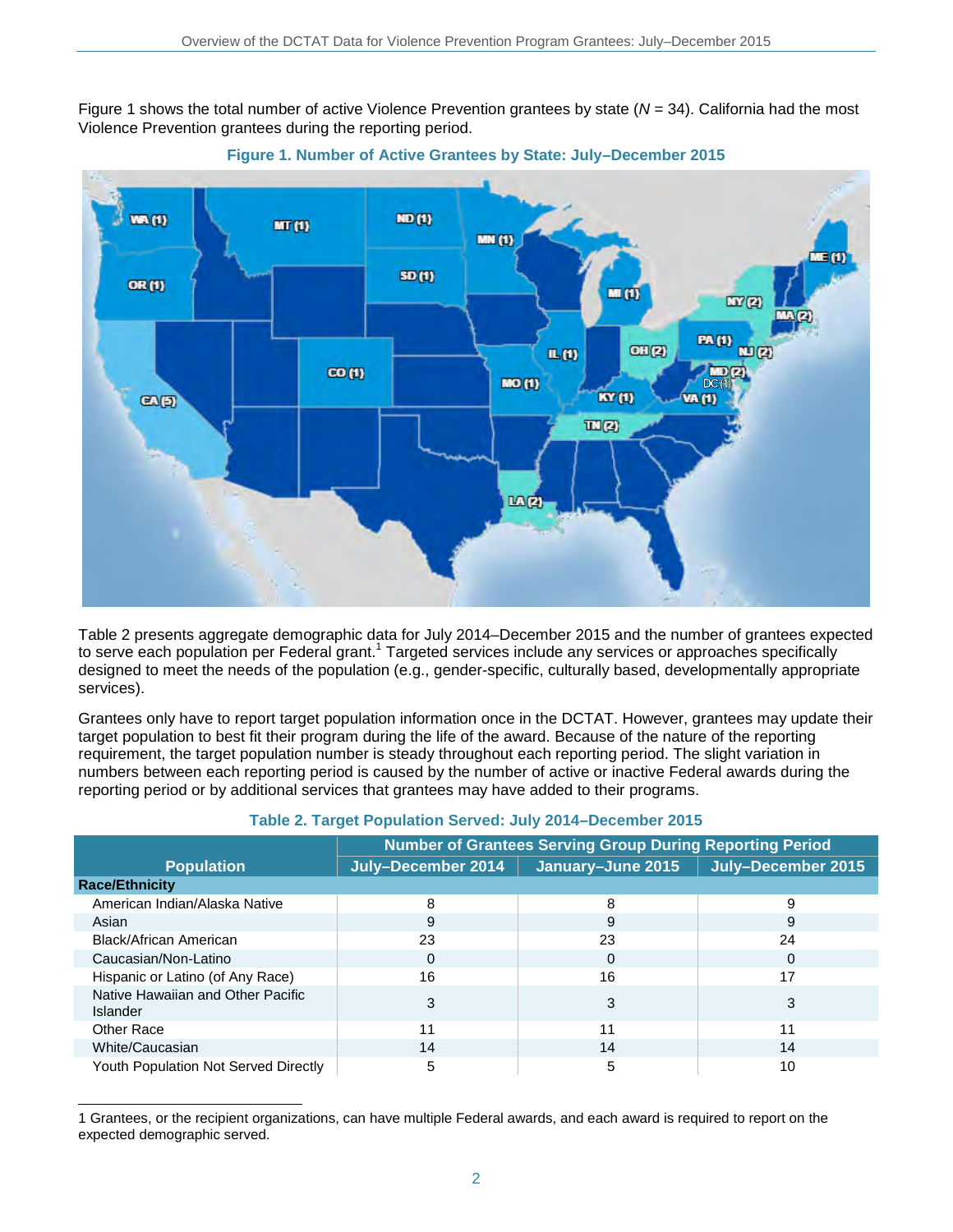| <b>Justice System Status</b>          |                |                |    |
|---------------------------------------|----------------|----------------|----|
| At-Risk Population (No Prior Offense) | 18             | 18             | 19 |
| <b>First-Time Offenders</b>           | 15             | 15             | 17 |
| <b>Repeat Offenders</b>               | 15             | 15             | 16 |
| Sex Offenders                         | 1              | 1              | 1  |
| <b>Status Offenders</b>               | 8              | 8              | 8  |
| Violent Offenders                     | 8              | 8              | 8  |
| Youth Population Not Served Directly  | 8              | 8              | 13 |
| Gender                                |                |                |    |
| Male                                  | 25             | 25             | 27 |
| Female                                | 22             | 22             | 24 |
| Youth Population Not Served Directly  | 5              | 5              | 10 |
| Age                                   |                |                |    |
| $0 - 10$                              | 13             | 13             | 14 |
| $11 - 18$                             | 21             | 21             | 23 |
| Over 18                               | 19             | 19             | 21 |
| Youth Population Not Served Directly  | 5              | 5              | 10 |
| <b>Geographic Area</b>                |                |                |    |
| Rural                                 | $\overline{c}$ | $\overline{2}$ | 3  |
| Suburban                              | 4              | $\overline{4}$ | 4  |
| Tribal                                | $\overline{c}$ | $\overline{2}$ | 3  |
| Urban                                 | 22             | 22             | 23 |
| Youth Population Not Served Directly  | 5              | 5              | 10 |
| <b>Other</b>                          |                |                |    |
| Mental Health                         | 16             | 16             | 20 |
| Substance Use                         | 12             | 12             | 13 |
| Truant/Dropout                        | 14             | 14             | 15 |

Table 3 presents the frequency of program area selections for operational Federal awards (July 2014–December 2015). During this reporting period, grantees selected Direct Service Intervention and System Improvement program areas most often, followed by the Direct Service Prevention program area.

#### **Table 3. Frequency of Program Area Selections: July 2014–December 2015**

| <b>Reporting Period</b> | Violence Prevention<br><b>Direct Service</b><br><b>Prevention</b> | <b>Violence Prevention</b><br><b>Direct Service</b><br><b>Intervention</b> | <b>Violence Prevention</b><br><b>System Improvement</b> |
|-------------------------|-------------------------------------------------------------------|----------------------------------------------------------------------------|---------------------------------------------------------|
| July-December 2014      | 3                                                                 | 3                                                                          |                                                         |
| January-June 2015       | 4                                                                 | 4                                                                          | 5                                                       |
| July-December 2015      | 16                                                                | 21                                                                         | 21                                                      |
| <b>Total</b>            |                                                                   | 28                                                                         | 30                                                      |

Figure 2 illustrates the number and percent of Federal awards that made one or more program area selections during the July–December 2015 reporting period. The majority (60 percent) selected only one program area.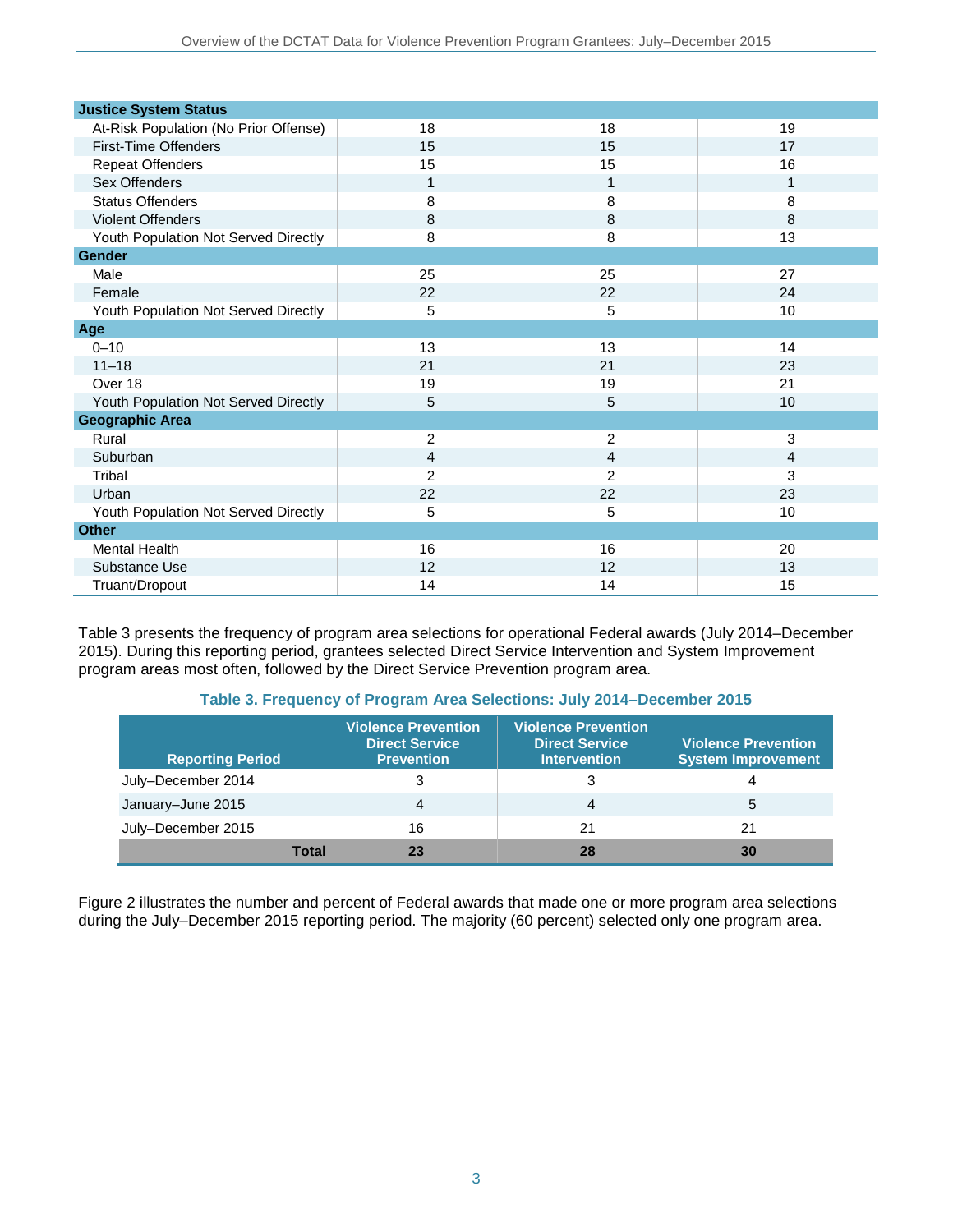#### **Figure 2. Number and Percent of Awards with One or More Program Area Selections: July–December 2015**



### *1.1 Evidence-Based Programming and Funding Information*

OJJDP encourages grantees to use evidence-based practices in their programs. Evidence-based programs and practices include program models that have been shown, through rigorous evaluation and replication, to be effective at preventing or reducing juvenile delinquency or related risk factors. To understand how grantees are prioritizing evidence-based programs, grantees are asked to report whether or not their programs are evidence based. During the July–December 2015 reporting period, 75 percent of the Federal awards used Federal funds to implement an evidence-based program or practice (Figure 3). $<sup>2</sup>$ </sup>

#### **Figure 3. Federal Funding for Evidence-Based Programs and/or Practices: July–December 2015**<sup>3</sup>



Table 4 further examines the number of programs or initiatives employing evidence-based practices by all active Violence Prevention grantees during the reporting period. There were 34 active grantees implementing 33 operational programs, <sup>4</sup> and 70 percent of the programs used some form of evidence-based program or practice.

#### **Table 4. Percentage of Operational Evidence-Based Programs or Practices: July–December 2015**

|                         |                | Number of<br><b>Program/Initiatives</b>                                               |                                                            |
|-------------------------|----------------|---------------------------------------------------------------------------------------|------------------------------------------------------------|
| <b>Reporting Period</b> | or Initiatives | Total Number of Programs   Employing Evidence-Based  <br><b>Programs or Practices</b> | <b>Percent Employing</b><br><b>Evidence-Based Programs</b> |
| July-December 2015      | 33             | 23                                                                                    | 70                                                         |

 $\overline{a}$  $^2$  Grantees are asked, "Is the Federal award used to implement an evidence-based program or practice?" This question is only reported once in the DCTAT, and it is reflective of the grant program for the life of the award.<br><sup>3</sup> The data represent all awards, whether they were operational or not during the reporting period.

 $3$  Two awards with operational status were excluded. One award was still "in progress," and the other award had not been started.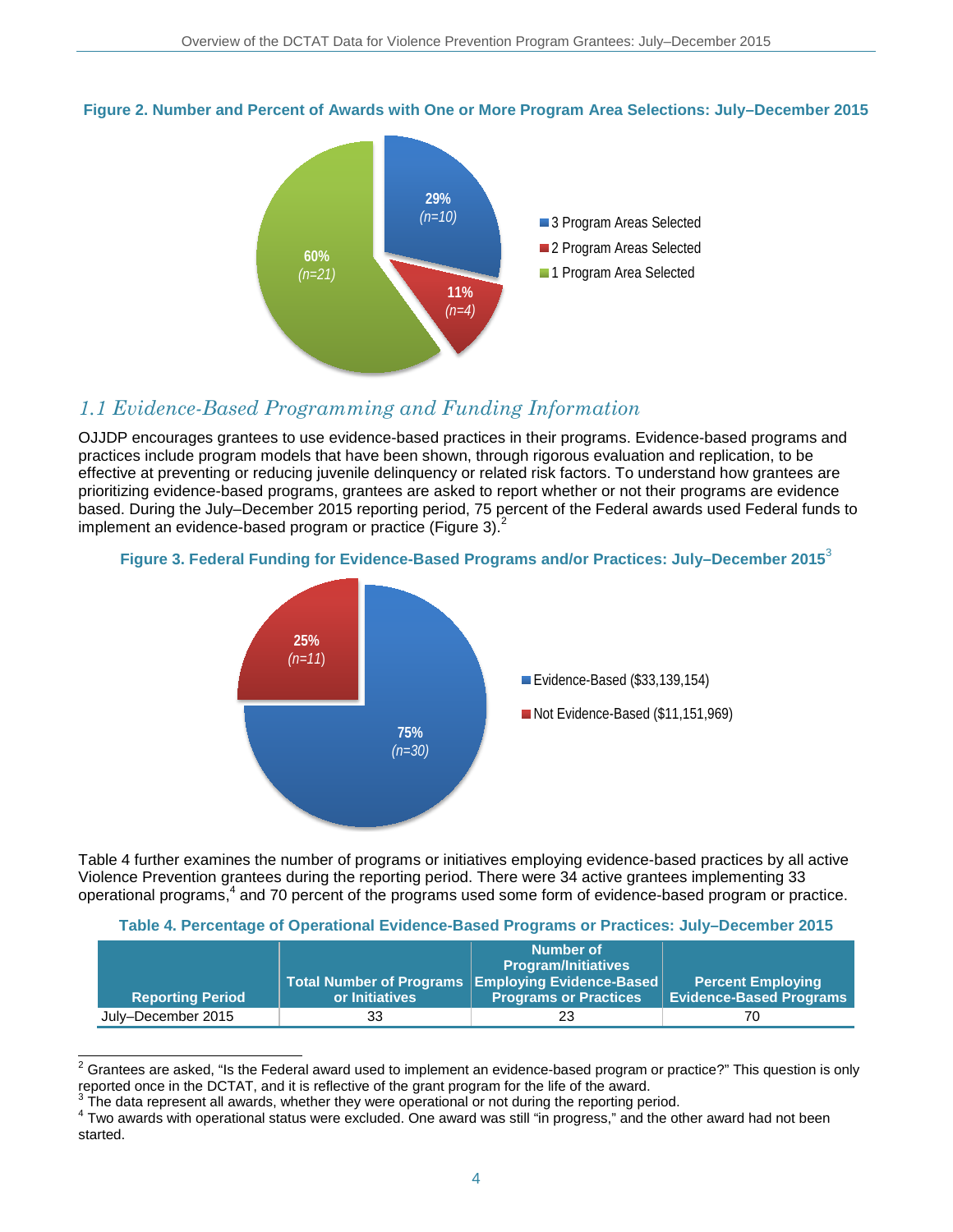An examination of Federal award amounts by State shows that California received the most funds, followed by Maryland and New York. Table 5 displays a comprehensive comparison of State award amounts. The amount in the table represents the total funding the State received from OJJDP for the life of the award(s).

| <u>rable 5. Fotal Federal Award Amount by State (Donars). Jury-December 2015</u> |                  |                                  |  |                      |                  |                                  |
|----------------------------------------------------------------------------------|------------------|----------------------------------|--|----------------------|------------------|----------------------------------|
| <b>Grantee State</b>                                                             | $\boldsymbol{N}$ | <b>Grant Amount</b><br>(Dollars) |  | <b>Grantee State</b> | $\boldsymbol{N}$ | <b>Grant Amount</b><br>(Dollars) |
| <b>CA</b>                                                                        | 8                | 6,580,175                        |  | MT                   | 2                | 579,237                          |
| CO                                                                               | $\overline{2}$   | 3,113,949                        |  | <b>ND</b>            | 1                | 612,260                          |
| DC.                                                                              | 1                | 2,889,300                        |  | <b>NJ</b>            | $\overline{4}$   | 4,615,230                        |
| IL                                                                               | 1                | 467,423                          |  | <b>NY</b>            | 3                | 4,712,898                        |
| <b>KY</b>                                                                        | $\overline{2}$   | 436,534                          |  | <b>OH</b>            | $\overline{2}$   | 777,260                          |
| LA                                                                               | 3                | 3,921,118                        |  | <b>OR</b>            | 1                | 2,222,261                        |
| MA                                                                               | 4                | 4,262,738                        |  | <b>PA</b>            | 2                | 2,781,752                        |
| MD                                                                               | 3                | 4,749,174                        |  | <b>SD</b>            | 1                | 300,000                          |
| ME                                                                               | 2                | 1,112,260                        |  | <b>TN</b>            | $\overline{2}$   | 834,460                          |
| MI                                                                               | 1                | 1,570,000                        |  | VA                   | 1                | 940,316                          |
| <b>MN</b>                                                                        | 1                | 612,423                          |  | <b>WA</b>            | 1                | 298,000                          |
| <b>MO</b>                                                                        | 1                | 1,341,319                        |  |                      |                  |                                  |

#### **Table 5. Total Federal Award Amount by State (Dollars): July–December 2015**

### *1.2 Implementing Organization Type*

As shown in Figure 4, analysis of implementing organizations revealed that units of local government constituted the majority of violence prevention programs (51 percent).



#### **Figure 4. Implementing Organizations: July–December 2015**

**Type of Implementing Organization**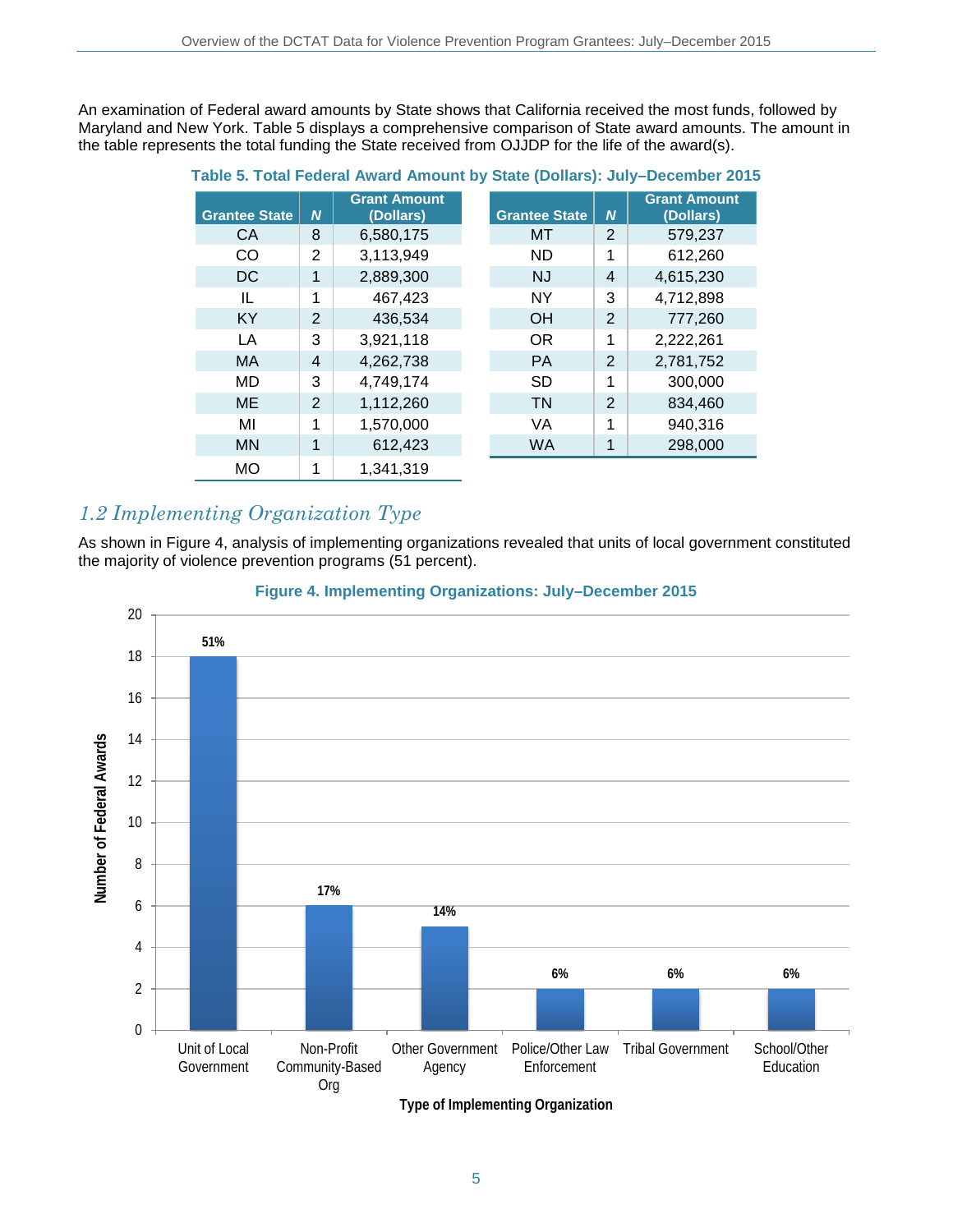## **2. Analysis of Program Measures**

An analysis of program measures was not conducted for this reporting period because grantees did not report enough data for the core performance measures. Some grantees expressed that they do not collect the type of data requested. Others stated that their programs are being implemented and they anticipate having more data to report in the future.

### **3. Retrospective Data**

Reporting retroactive data for the July–December 2014 and January–June 2015 reporting periods was encouraged, but was not mandatory for grantees.

Five grantees (13 percent) completed a report in the DCTAT for their Federal awards for the July–December 2014 reporting period. Of those five, four grantees were operational and reported retrospective data. Three of the four grantees selected all three program areas, and one grantee selected System Improvement. All four grantees answered the project questions.

During the January–June 2015 reporting period, seven grantees (18 percent) completed a report in the DCTAT for their Federal awards. Of those seven, six grantees were operational and reported retrospective data. Half of the grantees selected all three program areas, and the other half selected System Improvement. All six grantees answered the project questions.

The grantees that selected the System Improvement program area were able to report on the majority of the performance measures listed; however, the grantees that selected the Prevention and Intervention program areas reported mostly zeros for all of the core performance measures. One grantee stated, "Please note that all zeros reflected on this report represent the fact that the program does not reliably track the requested data type and therefore data cannot be provided for the given output measures."

Another grantee mentioned that its programs are not measuring the specific requests set forth in the tool. The grantee stated that the documentation it provided reflects that its program is a school system-wide mandate. The "tracked" students represent the estimated student body for the schools where their program personnel are assigned. The grantee stated, "However, the measures [for their programs] in these schools are number of students and number of incidents within the schools, as well as attendance, and not specifically involvement with juvenile justice systems. Similarly, [the] programs focused on youth are designed to increase positive community relations, not track youth involvement in the system per se."

The data reporting patterns mentioned above are representative of the entire data set spanning all three reporting periods.

### **4. Analysis of Violence Prevention Project Questions**

Of the 41 completed Federal awards, 8 were not operational during this reporting period. Therefore, there were a total of 33 operational awards. Ninety-one percent (*N* = 30) of the awards had completed the project questions. Across all reporting periods, the compliance rate of completed project questions is 93 percent (*N* = 40) (Table 6).

| Table 6. Project Question Reporting Compliance by Period: July 2014–December 2015 |  |  |  |  |  |  |  |  |  |
|-----------------------------------------------------------------------------------|--|--|--|--|--|--|--|--|--|
|-----------------------------------------------------------------------------------|--|--|--|--|--|--|--|--|--|

| <b>Data Reporting Period</b> | <b>Federal Awards with</b><br><b>Completed Project</b><br><b>Questions</b> | <b>Total Operational</b><br><b>Federal Awards</b> | <b>Percent</b> |
|------------------------------|----------------------------------------------------------------------------|---------------------------------------------------|----------------|
| July-December 2014           |                                                                            | 4                                                 | 100            |
| January-June 2015            | 6                                                                          | 6                                                 | 100            |
| July-December 2015           | 30                                                                         | 33                                                | 91             |
| Total                        | 40                                                                         | 43                                                | 93             |

Grantees answer the mandatory project questions during each reporting period. Their answers provide contextual data about the communities and programs involved in the initiative as well as available resources and data. Because programs are individually unique and the sample sizes are small, a discussion of the project question data and cross-group comparisons is not included in this document.